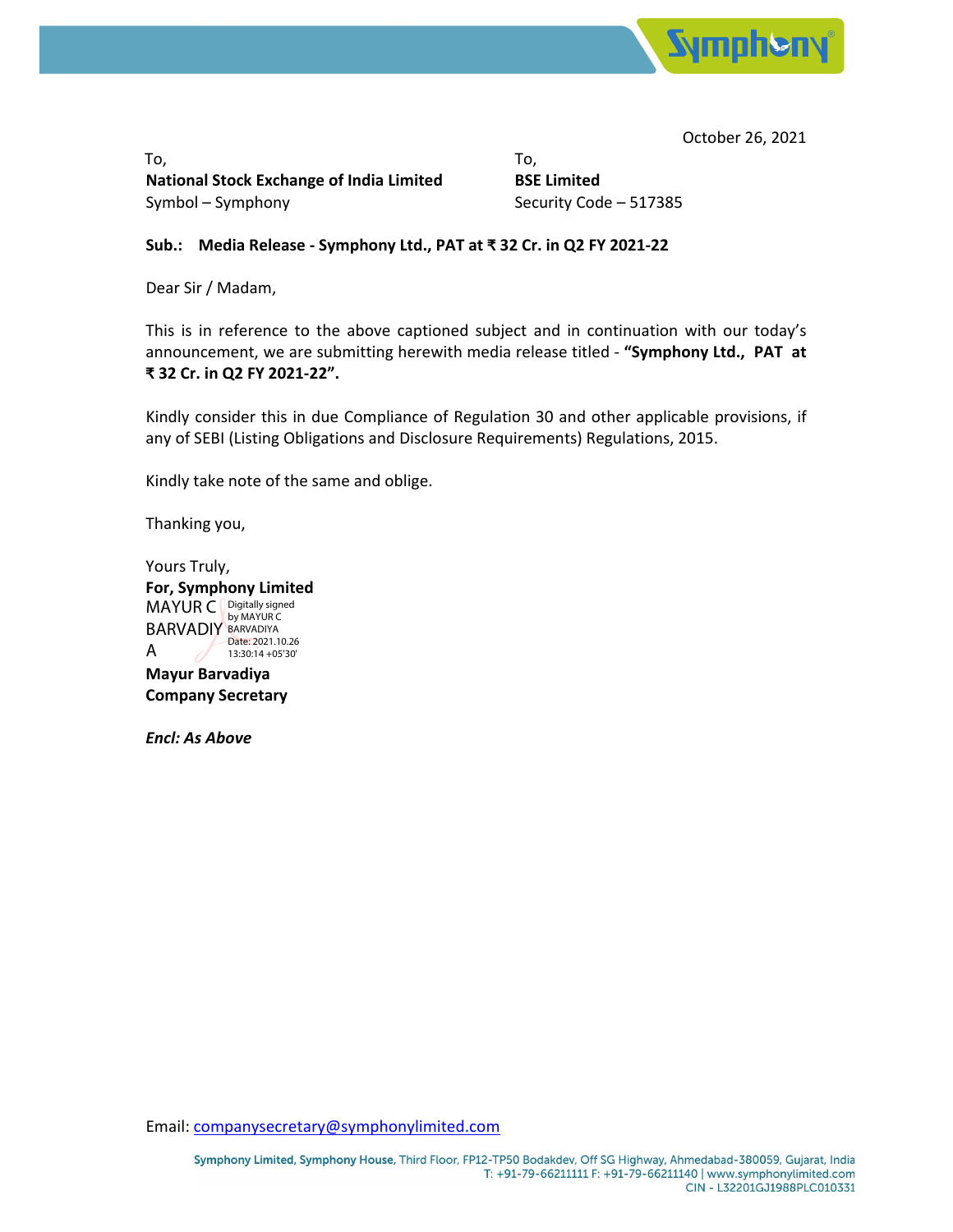

**Symphen** 

Media Release

# **Symphony Ltd, PAT at ₹ 32 Cr. in Q2 FY 2021‐22**

**Financial Highlights:** 

| (₹ Crores)                                  |                   |                  |                     |                  |
|---------------------------------------------|-------------------|------------------|---------------------|------------------|
| <b>Particulars</b>                          | <b>Standalone</b> |                  | <b>Consolidated</b> |                  |
|                                             | Quarter           | Quarter          | Quarter             | Quarter          |
|                                             | ended             | ended            | ended               | ended            |
|                                             | <b>September</b>  | <b>September</b> | <b>September</b>    | <b>September</b> |
|                                             | 2021              | 2020             | 2021                | 2020             |
| <b>Sales</b>                                | 139               | 112              | 220                 | 190              |
| <b>Net Profit</b>                           | 32                | 27               | 30                  | 15               |
| EPS (₹) (on face value of $\bar{x}$ 2 each) | 4.55              | 3.83             | 4.32                | 2.17             |

Standalone sales is up by 24% to ₹ 139 cr. for Q2 21‐22 from ₹ 112 cr. in Q2 20‐21. Standalone PAT is up by 17% to ₹ 32 cr. for Q2 21‐22 vs. ₹ 27 cr. in Q2 20‐21.

Consolidated sales is up by 16% to ₹ 220 cr. for Q2 21‐22 from ₹ 190 cr. in Q2 20‐21. Consolidated PAT is up by 94% to ₹ 30 cr. for Q2 21‐22 vs. ₹ 15 cr. in Q2 20‐21.

Symphony has recommended interim dividend of 100% i.e. ₹ 2/‐ per equity share of ₹ 2/‐ each amounting to ₹ 14 crores.

### **October 26, 2021: Mr. Nrupesh Shah, Executive Director of Symphony Ltd. has commented:**

- $\triangleright$  Despite increase in input and freight costs, we have maintained our Standalone gross margin at 48% in H1 21‐22 in line with 47% in H1 20‐21.
- Consolidated gross margin has improved to 44% in H1 21‐22 vs. 42% in H1 20‐21 as various initiatives are being implemented.
- $\triangleright$  We are likely to witness much better quarterly performance in ensuing quarters in current year.

### **Outlook**

Having a premium brand with various path breaking models for household, commercial and industrial needs and being a market leader, we are quite optimistic for a growth and performance in medium to long term period that remains intact.

World's Largest manufacture of Residential, Commercial and Industrial Air Coolers. Available in more than 60 countries. Symphony Limited, Symphony House, FP-12 TP-50, Bodakdev, Off SG Highway, Ahmedabad 380054, India. CIN: L32201GJ1988PLC010331 | Web: www.symphonylimited.com | Email: corporate@symphonylimited.com | Phone: +91-79-66211111 | Fax: +91-79-66211119